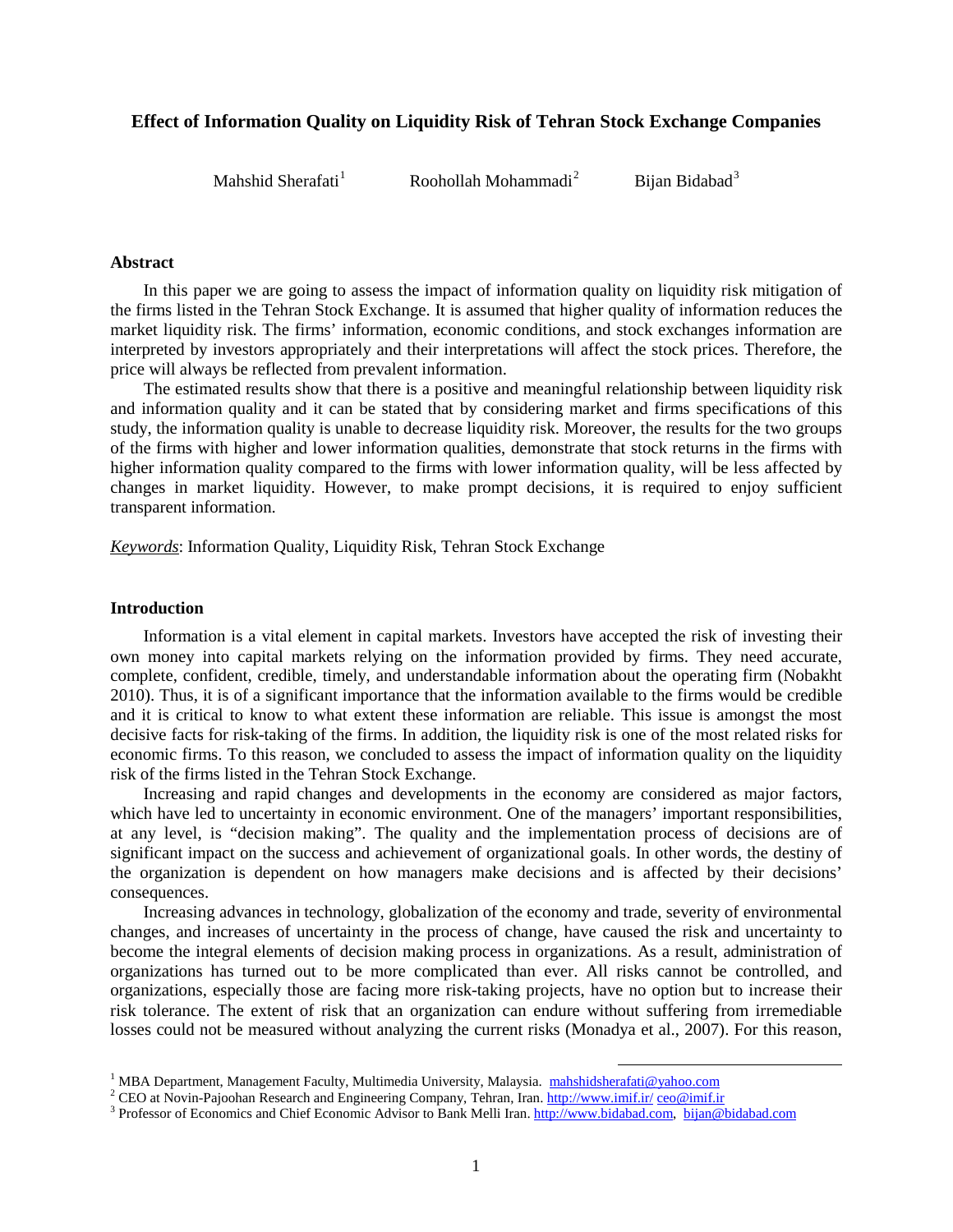gaining sufficient and high-quality knowledge is of a very high importance, which can help executives to achieve their maximum efficiency.

# **Review of Literature**

- Bulo et al. (2010) investigated the effect of changing independent auditor on information transparency of the firms listed in Tehran Stock Exchange from 2005 to 2008, and the results showed that changing independent auditor does not effect on the information transparency of the firms.
- Dianaty and her co-workers (2012) carried out a research to examine the relationship between the quality of accounting information and the risk measures for the shares in Tehran Stock Exchange. They analyzed the financial information of 56 stock exchange firms that their information were available for the study period (2008-2010), using structural equations modeling (SEM) approach. In order to assess the risk of stocks, they employed three variables of systematic risk, volatility of stock returns, and the ratio of book value to market value of shareholders' rights. The results demonstrated that the higher the quality of financial information, the more the decrease of stock risk measures. In other words, there is a negative correlation between quality of financial information and share risk measures.
- Rahmani and Amini (2011) accomplished a study, titled "Accounting standards and the quality of accounting information" and examined the effect of applying guidelines and accounting standards on the quality of accounting information in 52 firms in Tehran Stock Exchange. The relevance, timeliness, and conservatism were considered as indicators of the quality of accounting information and multivariate regression method were used for the period of before and after applying the accounting guidelines as well as before and after revising the accounting standards. The results showed that generally, the relevance, timeliness, and conservatism have increased in the period of enforcing accounting guidelines compared with the period before. But three mentioned indices have decreased significantly by revising the accounting standards. The results implied an increase in the quality of accounting information in the period after enforcing accounting guidelines in comparison with the period before, and a decrease in the quality of accounting information in the period after revising accounting standards relative to the period before.
- Kashani-Pour et al. (2010) assessed the relationship between corporate governance mechanisms and market liquidity. The population under study included all the firms listed in Tehran Stock Exchange during one year. The findings demonstrated that the firms with more independent board of directors and more effective approach of the board are of higher market liquidity than others. In fact, the firms with higher points in terms of the quality of corporate governance had a lower difference between the shares' bid and offer prices, and a higher difference between the supply and demand of stocks.
- Hejazi et al. (2010) studied the effect of information disclosure regulations on the quality of published information of the firms of Tehran Stock Exchange with regard to their profits. This study is of causalcomparative type and evaluates the effect of information disclosure regulations in Iran by comparing the quality of disclosure in three different periods (the period after regulations was split into two subperiods). Kruskal-Wallis test was employed for comparison. The findings indicated that no decrease was observed in the percentage of profit prediction error, which seems to be related to the distrust in business environment. Consequently, after adoption of the regulations, the quality of disclosure in terms of timeliness was improved.
- Etemadi et. al. (2009), studies the impact of organizational culture, ownership concentration, and ownership structure on the quality of financial information of 105 firms of Tehran Stock Exchange through some of organizational aspects influencing on quality of financial information. They used structural equation modeling via partial least squares estimating method. The results showed that three factors of organizational culture, ownership concentration, and ownership structure affect the quality of financial information of the firms. Ownership structure had the lowest direct effect on quality of information, but its most important role is its moderating effect impacts on relationship between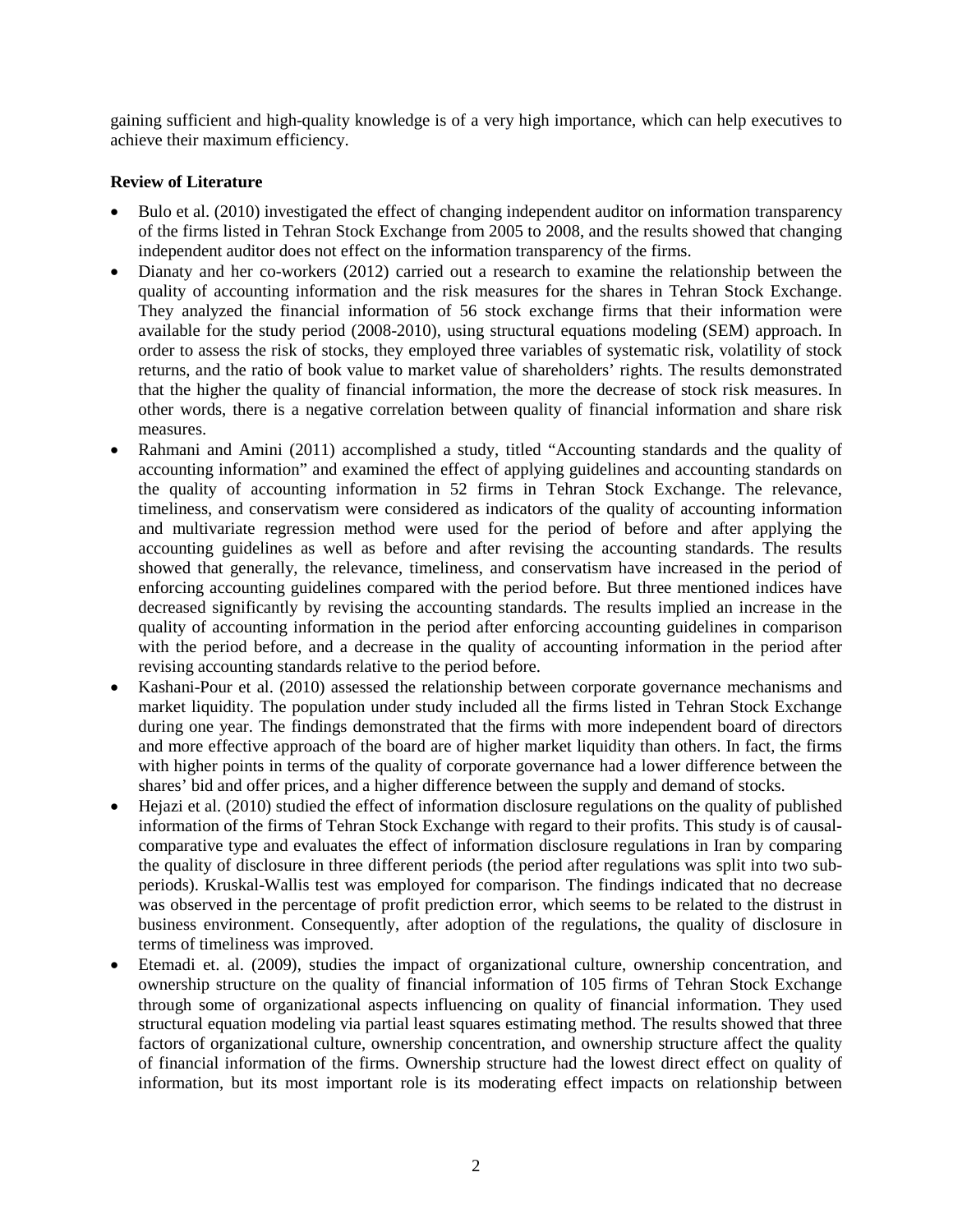organizational culture and quality of financial information, and also on relationship between ownership concentration and quality of financial information.

- Cohen (2006) investigated the economic measures and consequences of financial information quality. The results indicated that the lower the quality of financial information, the higher will be the capital costs for owners. Furthermore, firms with higher quality of financial information have more information asymmetry, and are faced with less ambiguity and risk.
- Brockman and Chung (2003) carried out a study about the relationship between the system of supporting investors and liquidity in Stock Exchange of Hong Kong. They concluded that the firms with lower price difference (i.e. the difference between bid and offer prices) and higher depth (i.e. higher volume of transactions) enjoy a stronger system of protecting investors than other firms. They interpreted that supporting weak shareholders would lead to weak stock liquidity (an asset is defined liquid if can be changed to cash quickly at low cost, (Chordia, Roll, and Subrahmanyam (2007)).
- Pastor and Veronesi (2003) found out that uncertainty in the firm's profitability might provide volatility in the efficiency. Moreover, the poor quality of financial reporting would increase uncertainty in profitability.
- Chen et al. (2007) examined the effect of disclosure and corporate governance on stock liquidity. Lack of proper disclosure and poor transparency ranking index as corporate governance criterion led to serious information asymmetry for the selected firms. They also applied price difference (i.e. difference between bid and offer prices) as a criterion to assess liquidity. Their findings confirm that poor disclosure procedure in firm is resulted from weak corporate governance, and eventually, it is associated with higher risk of information asymmetry. Furthermore, as a key result, it leads to tendency for increasing price gap by liquidity suppliers.
- Barton (2004) looked into the role of financial information quality in loss of investment. The results demonstrated that firms' shareholders with higher information quality, compared to those with lower information quality, have experienced far less losses. The results also showed that weak economic data would lead to market crash or would create price bubble in stock market.
- Kim et al. (2008) investigated the quality of accounting information effects on stock prices. They concluded that increasing the quality of firms' accounting information (i.e. accruals' quality) can reduce price volatility and as a result, their final deal prices will be closer to initial offer prices.

# **Method**

Purpose of this study is to find a method to assess the impact of information quality on liquidity risk mitigation of the firms listed in the Tehran Stock Exchange. It is assumed that higher quality of information reduces the market liquidity risk. According to Poster and Stembag (2003), liquidity risk is a function of market characteristics (Mc) such as stock liquidity and return volatility as shown in the following stochastic equation:

$$
\beta_{i,t}^L = \omega_0 + \omega_1^* M c_{i,t-1} + \varepsilon_{i,t} \tag{1}
$$

Where  $\beta_{i,t}^L$  is liquidity risk and Mc<sub>i,t-1</sub> is a vector of market indicators, which is expected to be effective on liquidity risk. Jaffrey (2011) expanded the above equation, and added quality of accounting information quality (Iq) and the firm characteristics (Fc) variables as:

$$
\beta_{i,t}^L = \omega_0 + {\omega_1}^* I q + {\omega_2}^* M c_{i,t-1} + {\omega_3}^* F c_{i,t-1} + \varepsilon_{i,t}
$$
\n(2)

Where, quality of information may include profit accuracy, accrual quality, and the analyst's notion. In addition to market characteristics, firm properties have also been added. In current study, based on the above equation, impact of data quality, market characteristics, and properties of the selected firms on liquidity risk are examined.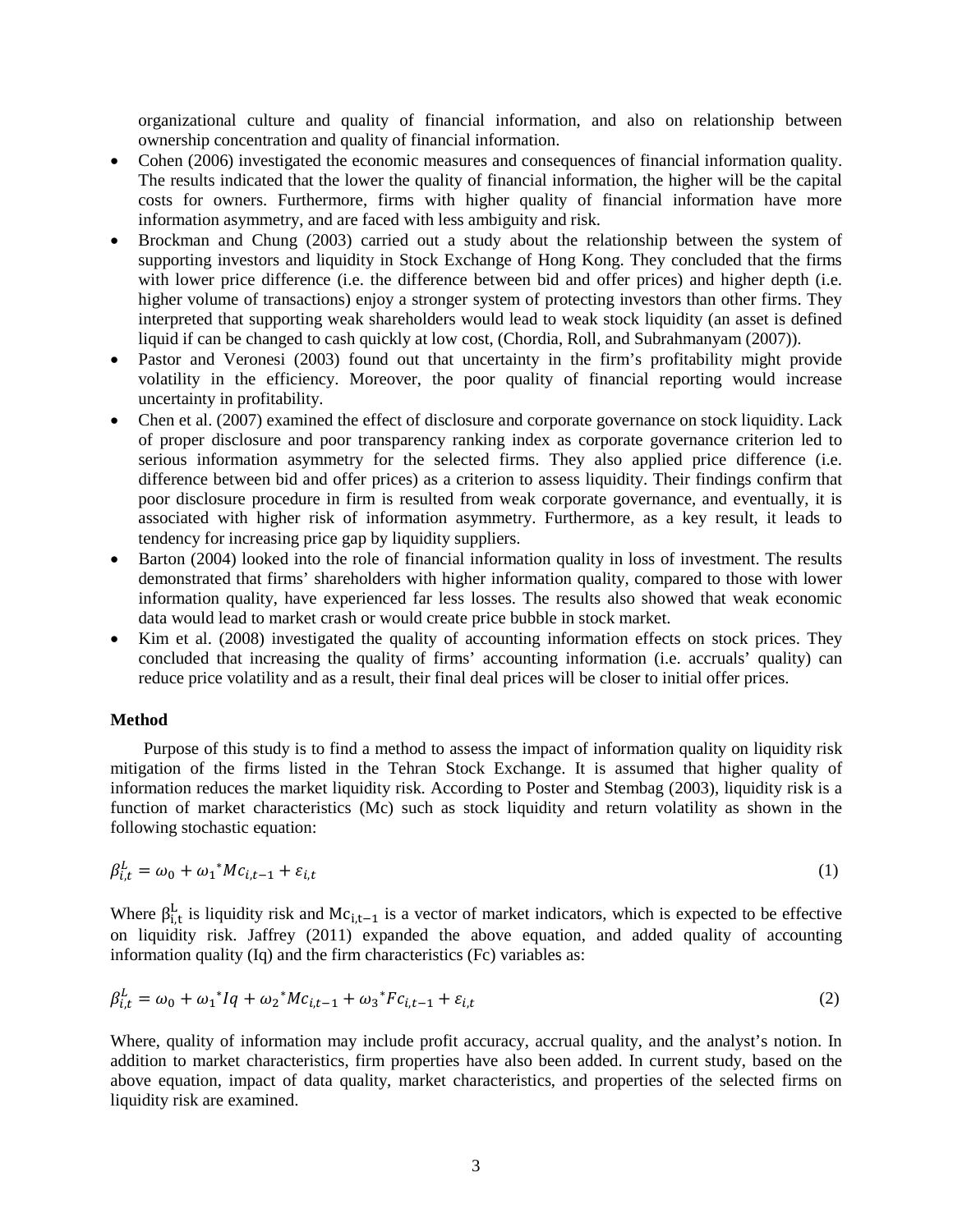Historical information of Tehran Stock Exchange firms was gathered by utilizing "Rahavard Novin" software. A sample was extracted from the population under study, including all the firms listed in Tehran Stock Exchange (during the period of 2007-11), by using systematic elimination method. For this purpose, all members of the population selected with following features as sample:

- Firms that their financial year ending 20 March of each year
- Firms that have not altered their financial year between 2007 and 2011.
- Firms with no financial freeze in all years of the study period.
- Firms that all their information related to the study variables are available.

According to first constraint, number of firms that their financial year end 20 March between 2007 and 2011 are shown in table 1.

| anie i<br>- Results of the 1st constraint |      |             |      |      |      |
|-------------------------------------------|------|-------------|------|------|------|
| <b>Sample size</b>                        | 2011 | <b>2010</b> | 2009 | 2008 | 2007 |
| 1265                                      | '94  | 178         | 284  |      | 301  |

Table 1 - Results of the 1st constraint

Then, by applying the two other conditions 120 firms were opted and by applying the last condition, a statistical sample of 100 firms was obtained. After collecting the required information for variables, by using descriptive statistics, normality of data was investigated.

### **Empirical Investigation**

Model of Poster and Stembag (2003), and Jeffrey (2011) was used to examine the effects of information quality variables, market and firm characteristics on liquidity risk as follows:

$$
\beta i, t = \omega_0 + \omega_1^* Iq + \omega_2^* Mc_{i,t-1} + \omega_3^* F c_{i,t-1} + \varepsilon_{i,t}
$$
\n(3)

 $\beta$ i, t : Liquidity risk of the i<sup>th</sup> firm in year t

: Information quality including accruals' quality and profit accuracy.

Mc: Market characteristics including stock liquidity, stock transactions volume, and stock return.

: Firms characteristics including market value and stock volatility return.

F-Limer test was employed to choose pooled regression or panel regression models. This test is based on coefficient of determination  $(R^2)$  for the two methods, and assesses whether  $R^2$  for fixed effects regression, is significantly greater than  $R^2$  of pooled or panel regressions. The test statistic is presented as:

$$
F = \frac{R_{EF}^2 - R_{\text{Pool}}^2/(n-1)}{(1 - R_{EF}^2)/(nt - n - k)}
$$

Where

 $R_{EF}^2$ : Coefficient of determination of fixed effects regression

 $R_{POOL}^2$ : Coefficient of determination of the pooled regression (common y-intercept)

n: Number of independent (explanatory) variables.

H<sub>0</sub>: Null hypothesis indicates that pooled data better explains the dependent variable. On the other hand, the alternative hypothesis  $(H_1)$  expresses that panel data better explains the dependent variable. The results exhibits that the used data structure is panel. Due to the significance level of F-Limer test, which is less than 0.05, the null hypothesis is rejected and the alternative hypothesis is accepted (table 2.)

| <b>Null hypothesis</b> | <b>Models</b>            | <b>F-Limer</b><br>statistics | <b>P-value</b> | <b>Test results</b>      |
|------------------------|--------------------------|------------------------------|----------------|--------------------------|
| The data               | l <sup>st</sup> equation | 4.28                         | 0.000          | Null hypothesis rejected |
| structure is           | $\sim$ nd<br>equation    | 1.47                         | 0.000          | Null hypothesis rejected |
| integrated.            | equation                 | .42                          | 0.000          | Null hypothesis rejected |

Table 2 - Results of F-Limer test

Source: Research findings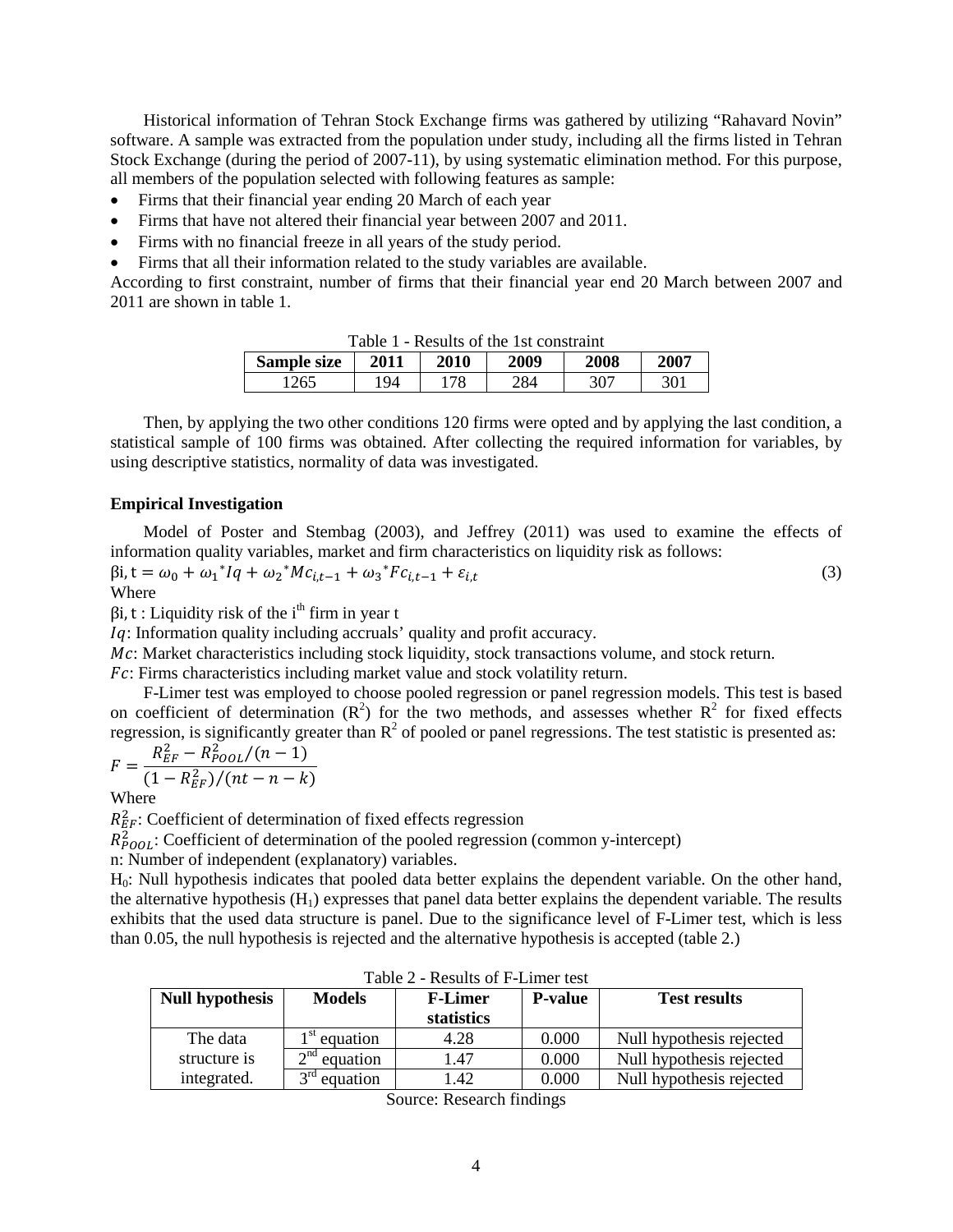Hausman test was also used to help in selecting and applying fixed or random effects methods. Hausman statistic has asymptotic chi-square distribution with degrees of freedom equal to the number of explanatory variables. Alternative hypothesis  $(H<sub>1</sub>)$  indicates the significant difference between estimated coefficients of fixed and random effects methods. Random effects method is approved when null hypothesis  $(H_0)$  is accepted and fixed effect method is approved when  $H_1$  is accepted. Hausman test results for the first, second, and third equations, verified the estimation by fixed effects method as shown by table 3.

| <b>Null</b><br>hypothesis | <b>Models</b>   | Chi-square<br>test | <b>Degrees</b><br>of<br>freedom | <b>P-value</b> | <b>Test results</b>      |
|---------------------------|-----------------|--------------------|---------------------------------|----------------|--------------------------|
| There is no               | $1st$ equation  | 87.98              |                                 | 0.000          | Null hypothesis rejected |
| difference in             | $2nd$ equation  | 215.34             |                                 | 0.000          | Null hypothesis rejected |
| coefficients.             | 2rd<br>equation | 11.55              |                                 | 0.000          | Null hypothesis rejected |

Table 3 - The results of the Hausman test (selection among fixed and random effects)

Source: The research findings

In order to test the first hypothesis, the research model was estimated using panel regression, and for the second hypothesis, the sample firms were divided into two groups based on having higher information quality (both the higher accrual quality and higher profit accuracy). Results of estimation for the main model for testing the first hypothesis are as follow s in table 4.

Table 4 - Results of estimation of the first regression equation

| Dependent variable: Liquidity risk                                |                                                                                    |                |         |       |  |  |
|-------------------------------------------------------------------|------------------------------------------------------------------------------------|----------------|---------|-------|--|--|
| Method: Panel EGLS                                                |                                                                                    |                |         |       |  |  |
|                                                                   | Time frame: 2007-2011, Years of observations: 5 years                              |                |         |       |  |  |
| Sample size: 100                                                  |                                                                                    |                |         |       |  |  |
| Total number of observations: 500                                 |                                                                                    |                |         |       |  |  |
| <b>Variable</b>                                                   | <b>Coefficient</b><br><b>Standard error</b><br>t-Statistics<br><b>Significance</b> |                |         |       |  |  |
|                                                                   |                                                                                    |                |         | level |  |  |
| Intercept                                                         | $-0.052$                                                                           | 0.045          | $-1.14$ | 0.25  |  |  |
| Accrual quality                                                   | $2.28*10^{-8}$                                                                     | $1.59*10^{8}$  | 1.97    | 0.047 |  |  |
| Profit accuracy                                                   | $6.11*10^{8}$                                                                      | $2.13*10^{8}$  | 2.86    | 0.004 |  |  |
| <b>Stock liquidity</b>                                            | $1.48*10^5$                                                                        | $7.44*10^{6}$  | 1.99    | 0.041 |  |  |
| <b>Transactions volume</b>                                        | $2.79*10^9$                                                                        | $3.96*10^{9}$  | 0.69    | 0.48  |  |  |
| Stock returns                                                     | $2.96*10^{6}$                                                                      | $1.49*10^{6}$  | 1.989   | 0.043 |  |  |
| Market Value                                                      | $-2.89*10^{15}$                                                                    | $2.19*10^{15}$ | $-1.32$ | 0.187 |  |  |
| 0.000441<br>0.000124<br>3.55<br>0.0004<br>Stock volatility return |                                                                                    |                |         |       |  |  |
| Coefficient of determination: % 63                                |                                                                                    |                |         |       |  |  |
| $F$ statistic: $*1.87$                                            |                                                                                    |                |         |       |  |  |
| Significance level: $(0.00<0.05)$                                 |                                                                                    |                |         |       |  |  |
| Durbin-Watson statistics: 2.47                                    |                                                                                    |                |         |       |  |  |

Results from F statistic showed the significance of the first regression model at 95 percent significance level (0.00<0.05). The model's  $R^2$  presents that the model can explain up to 63% of variations of dependent variable (liquidity risk) by independent variables. Durbin-Watson statistics (2.47) reflects the lack of serial correlation among residuals. Model's coefficients indicated that there is a positive and meaningful relationship between liquidity risk, accrual quality, profit accuracy, stock liquidity, stock returns, and stock volatility return. Significance levels of the concerned coefficients test are all less than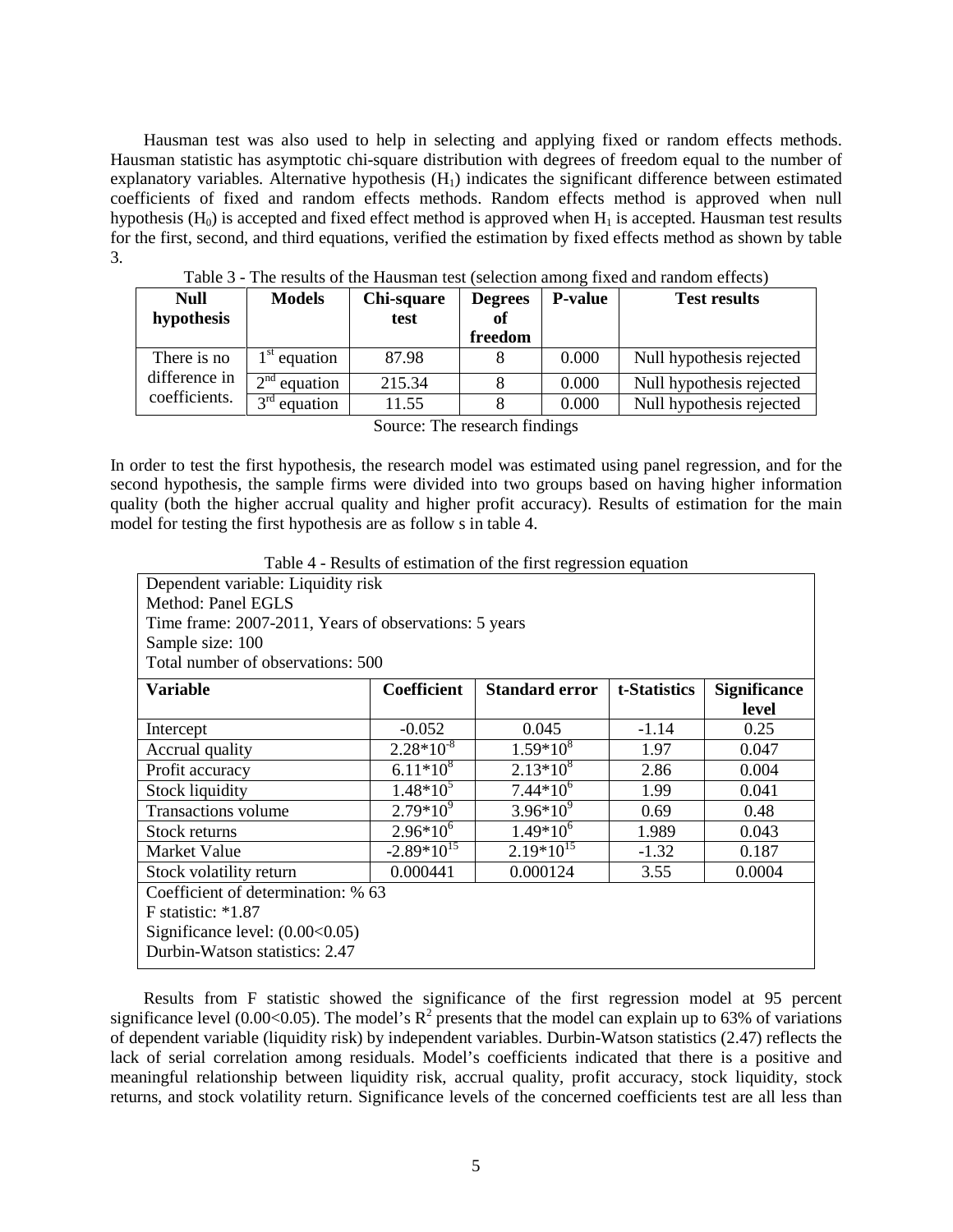0.05. There was no significant relationship between liquidity risk, transactions volume, and market value. Estimation results of the model for the firms with higher accrual quality are shown by table 5.

| $\Gamma$ able $\Im$ – Results of estimation of model for the firms with inglier accrual quality |                |                 |              |                     |  |
|-------------------------------------------------------------------------------------------------|----------------|-----------------|--------------|---------------------|--|
| Dependent variable: Liquidity risk                                                              |                |                 |              |                     |  |
| Method: Panel EGLS                                                                              |                |                 |              |                     |  |
| Time frame: 2007-2011, Years of observation: 5 years                                            |                |                 |              |                     |  |
| Sample size: 30                                                                                 |                |                 |              |                     |  |
| Total number of observations: 150                                                               |                |                 |              |                     |  |
| <b>Variable</b>                                                                                 | Coefficient    | <b>Standard</b> | t-statistics | <b>Significance</b> |  |
|                                                                                                 |                | error           |              | level               |  |
| Intercept                                                                                       | 0.237          | 0.067           | 3.525        | 0.0006              |  |
| Accrual quality                                                                                 | $-3.98*10^{8}$ | $1.97*10^{8}$   | $-2.02$      | 0.041               |  |
| Profit accuracy                                                                                 | $-2.34*10^{7}$ | $7.47*10^{8}$   | $-3.133$     | 0.0019              |  |
| <b>Stock liquidity</b>                                                                          | $-2.35*10^{6}$ | $1.07*10^5$     | $-2.018$     | 0.82                |  |
| <b>Transaction volume</b>                                                                       | $3.93*10^{9}$  | $7.58*10^{9}$   | 0.518        | 0.6                 |  |
| Stock returns                                                                                   | 0.00018        | 0.000032        | 5.504        | 0.01                |  |
| Market Value                                                                                    | $2.68*10^5$    | $5.84*10^{6}$   | 4.578        | 0.000               |  |
| $-2.69*10^{15}$<br>$2.83*10^{15}$<br>0.949<br>0.344<br>Stock volatility return                  |                |                 |              |                     |  |
| Coefficient of determination: % 52                                                              |                |                 |              |                     |  |
| $F$ statistics: $*3.41$                                                                         |                |                 |              |                     |  |
| Significance level: $(0.00 < 0.05)$                                                             |                |                 |              |                     |  |
| Durbin-Watson statistics: 2.61                                                                  |                |                 |              |                     |  |

Table 5 – Results of estimation of model for the firms with higher accrual quality

F statistic and coefficient of determination exhibited that the model under study can explain up to 52% of the variations of liquidity risk. Durbin-Watson statistics (2.61) is satisfactory. Coefficients are significant for accrual quality, profit accuracy, stock returns, and stock volatility return and there is a meaningful relationship between liquidity risk and information quality components. But there is a positive relationship between liquidity risk and stock volatility return. Moreover, there is no significant relationship between liquidity risk, and other market and firms quality variables. Residuals of the estimated model are normal and considering Jarque-Bera statistic (lower than 2) and level of significance (above 0.05), the null hypothesis of non-normality of residuals is rejected.



Histogram of the second model's residuals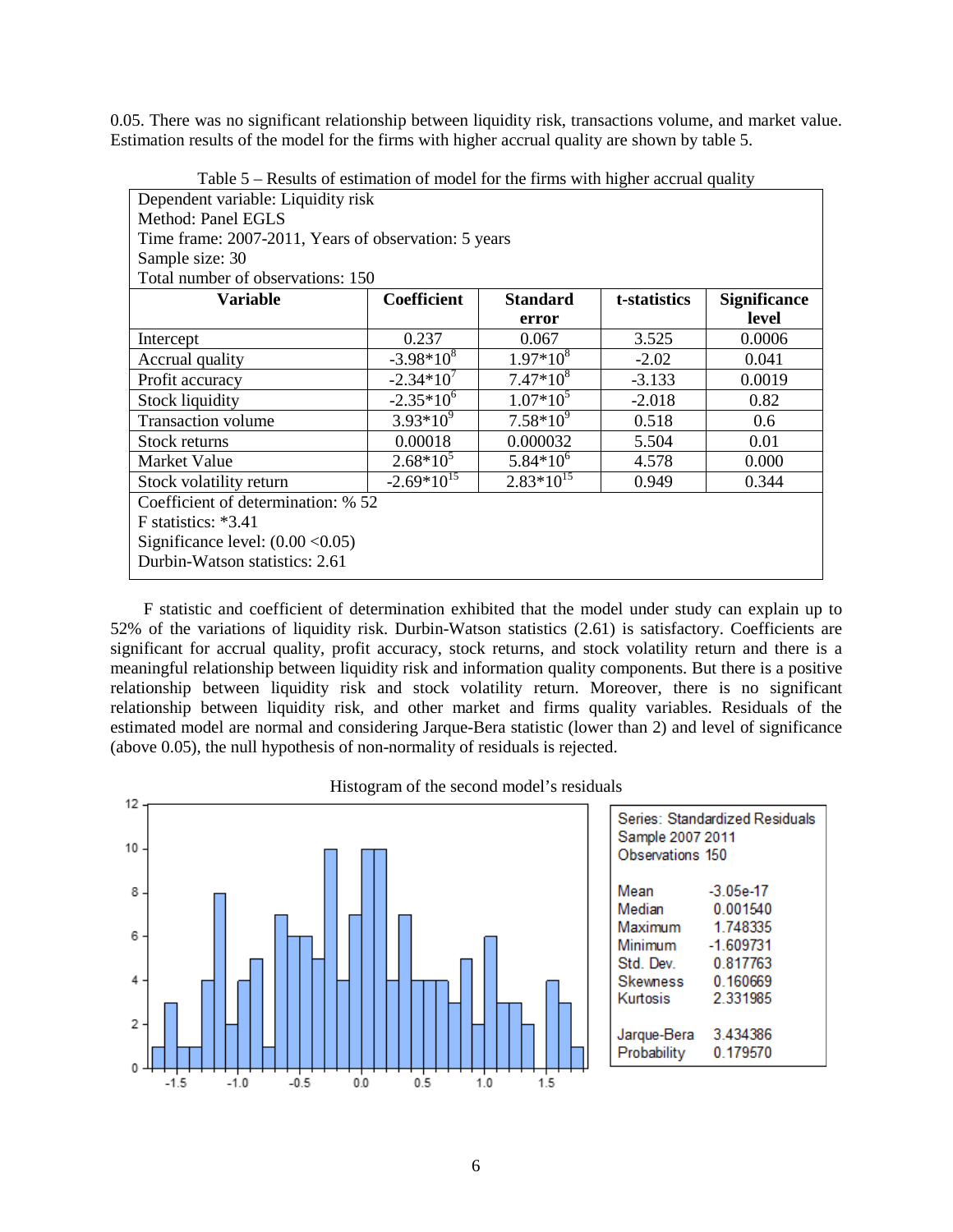Estimation results of the model for the firms with lower accrual quality are shown by table 6.

| Table o - Results of estimation of the model for the firms with lower accrual quality |               |                 |              |                     |  |
|---------------------------------------------------------------------------------------|---------------|-----------------|--------------|---------------------|--|
| Dependent variable: Liquidity risk                                                    |               |                 |              |                     |  |
| Method: Panel EGLS                                                                    |               |                 |              |                     |  |
| Time frame: 2007-2011, Years of observation: 5 years                                  |               |                 |              |                     |  |
| Sample size: 70                                                                       |               |                 |              |                     |  |
| Total number of observations: 350                                                     |               |                 |              |                     |  |
| <b>Variable</b>                                                                       | Coefficient   | <b>Standard</b> | t-statistics | <b>Significance</b> |  |
|                                                                                       |               | error           |              | level               |  |
| Model's constant coefficient                                                          | $-0.25$       | 0.066           | $-3.87$      | 0.0001              |  |
| Accruals' quality                                                                     | $3.87*10^{8}$ | $3*10^{8}$      | 1.289        | 0.198               |  |
| Profit accuracy                                                                       | $3.07*10^{8}$ | $2.06*10^{8}$   | 1.492        | 0.138               |  |
| <b>Stock liquidity</b>                                                                | $3.49*10^5$   | $1.24*10^5$     | 2.79         | 0.005               |  |
| <b>Transaction volume</b>                                                             | $5.94*10^{9}$ | $4.23*10^{9}$   | 1.406        | 0.16                |  |
| Stock returns                                                                         | 0.000546      | 0.000113        | 4.822        | 0.000               |  |
| Market Value                                                                          | $1.35*10^{6}$ | $1.39*10^{6}$   | 0.968        | 0.33                |  |
| $-7.82*10^{15}$<br>$6.05*10^{15}$<br>Stock volatility return<br>$-1.292$<br>0.197     |               |                 |              |                     |  |
| Coefficient of determination: % 26                                                    |               |                 |              |                     |  |
| F statistics: $*2.3$                                                                  |               |                 |              |                     |  |
| Significance $level:(0.004<0.05)$                                                     |               |                 |              |                     |  |
| Durbin-Watson statistics: 2.37                                                        |               |                 |              |                     |  |

Table 6 - Results of estimation of the model for the firms with lower accrual quality

F statistics and coefficient of determination show that the model has low explanatory power of 26%. Durbin-Watson statistics (2.37) is satisfactory. Model's coefficients indicated that there is a positive significant relationship between liquidity risk and, stock liquidity and stock returns and there is no significant relationship between liquidity risk, and other information quality components including market and firm information quality.

Residuals of the estimated model are distributed normally and at 5 percent level of significance Jarque-Bera statistic rejects the null hypothesis of non-normality of residuals.



Histogram of the third model's residuals

| Series: Standardized Residuals<br>Sample 2007 2011<br>Observations 349 |             |  |  |
|------------------------------------------------------------------------|-------------|--|--|
| Mean                                                                   | 9.49e-17    |  |  |
| Median                                                                 | $-0.093579$ |  |  |
| Maximum                                                                | 11 16466    |  |  |
| Minimum                                                                | -11.70701   |  |  |
| Std Dev                                                                | 5.004273    |  |  |
| Skewness                                                               | 0 106723    |  |  |
| Kurtosis                                                               | 2420156     |  |  |
| Jarque-Bera                                                            | 5.551687    |  |  |
| Probability                                                            | 0.062297    |  |  |

Finally, two hypotheses were selected: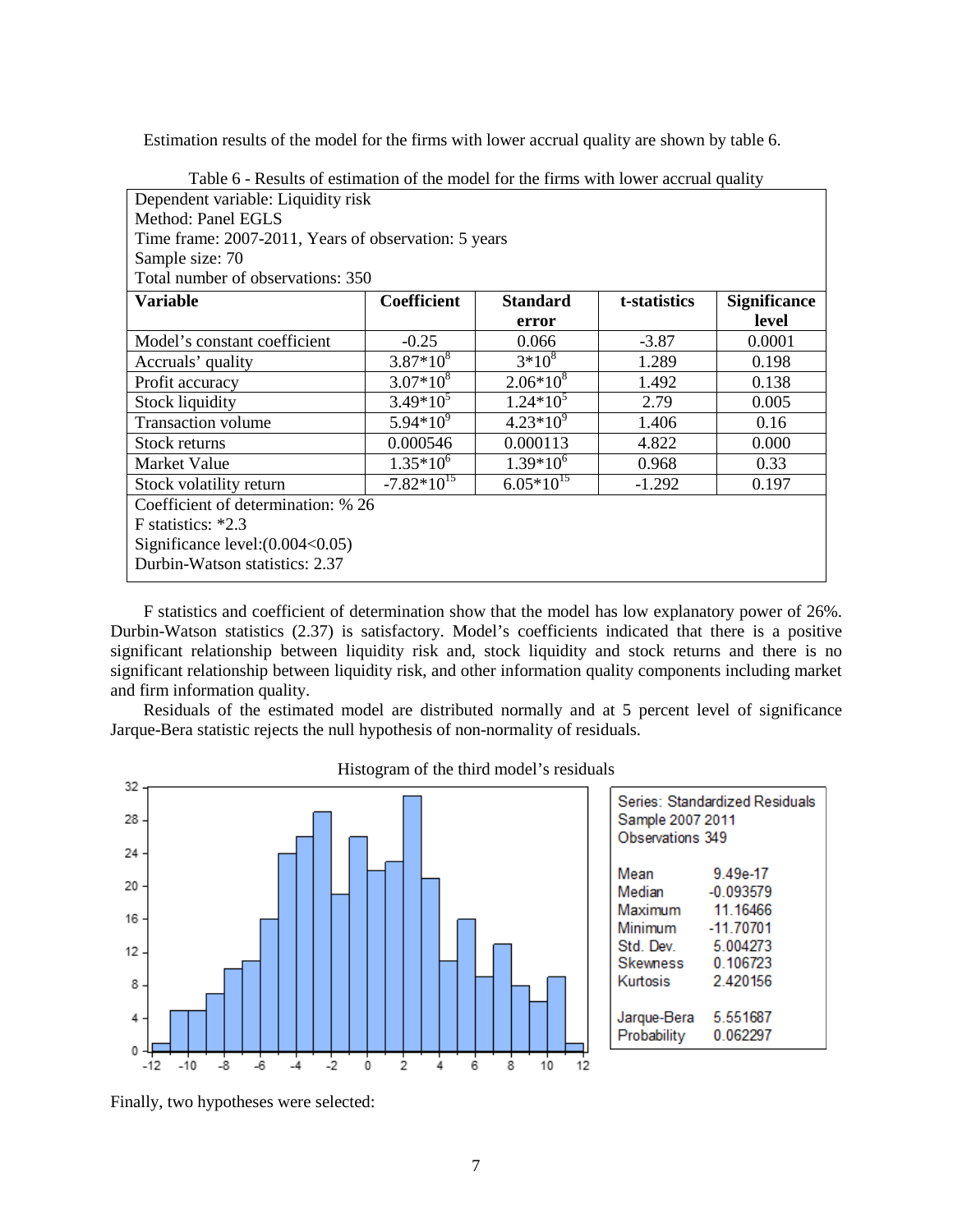Hypothesis 1: The quality of information could reduce the liquidity risk.

Estimation of the first equation shows that there is a positive and meaningful relationship between liquidity risk and information quality components such as accrual quality and profit accuracy. The results demonstrate that in the firms listed in Tehran Stock Exchange, information quality can increase liquidity risk very low, and is negligible and however, liquidity risk cannot be reduced. Therefore, the first hypothesis is rejected.

Hypothesis 2: The stock return with higher information quality will be less affected by changes in market liquidity.

Estimation the second equation shows that for firms with higher information quality, the coefficient of stocks returns is 0.00018. Estimation of the third equation reflects that for the firms with lower information quality, the coefficient of stock returns is 0.000546.

#### **Conclusion and Recommendations**

Hypothesis 1 studies the decreasing impact of information quality on liquidity risk. The estimated main regression model shows that there is a positive and meaningful relationship between liquidity risk and information quality and the first hypothesis of the existence of a negative relationship between liquidity risk and information quality is rejected. Thus, it can be stated that by considering market and firms specifications in this study, the information quality is unable to decrease liquidity risk. The achieved result is incompatible with findings of Jeffrey (2011).

Hypothesis 2 examined the lower effectiveness of stock returns by market liquidity variations in the firms with higher information quality. The results for the two groups of the firms with higher and lower information qualities, demonstrate that stock returns in the firms with higher information quality compared to the firms with lower information quality, will be less affected by changes in market liquidity. These results are in agreement with the Jeffrey's (2011).

To make prompt decisions, it is required to enjoy sufficient transparent information. The firms' information, economic conditions, and stock exchanges information are interpreted by investors appropriately and their interpretations will affect the stock prices. Therefore, the price will always be reflected from prevalent information. These information should be accessible to everyone for free (Abdollah-Zadeh, 2002).

### **References**

- Barton, J. (2004). "Investor protection under unregulated financial reporting", Journal of Accounting and Economics, 38: 65 -116.
- Bulo, Ghasem., Maham, Keihan., & Goudarzi, Ismaeil. (2010). The change of independent auditor and information transparency amongst the firms listed in the Tehran Stock Exchange, *Accouting Science Journal, Year 1, No. 1.*
- Chen, W,P; Chung, h; Lee, Ch; Liao, W; (2007), " Corporate Governance and Equity Liquidity: Analysis of S&P Transparency and Disclosure Rankings " Corporate Governance: An International Review .
- Chordia, T.; R. Roll; and A. Subrahmanyam. "Why Has Trading Volume Increased?" Working Paper, University of California at Los Angeles (2007).
- Cohen, Daniel, A. (2006). "Does Information Risk Really Matter an Analysis of the Determinants and Economic Consequences of Financial Reporting Quality", http://www.SSRN.com.
- Dianaty, Zahra., Alemi, Mohammad-Reza., & Behzad-Pour, Samira. (2012). Studying the relationship between financial information and risk measures in the Tehran Stock Exchange, *Tehran Stock Exchange Seasonal Journal, No. 17, pp. 23-41.*
- Etemadi, Hossein., Baba-Jani, Jafar., Azar, Adel., & Dianaty, Zahra. (2009). Effect of organizational culture, ownership concentration and structure on the quality of financial information in the firms listed in the Tehran Stock Exchange, *Iran Management Sciences Seasonal Journal, No. 15, pp. 59-85.*